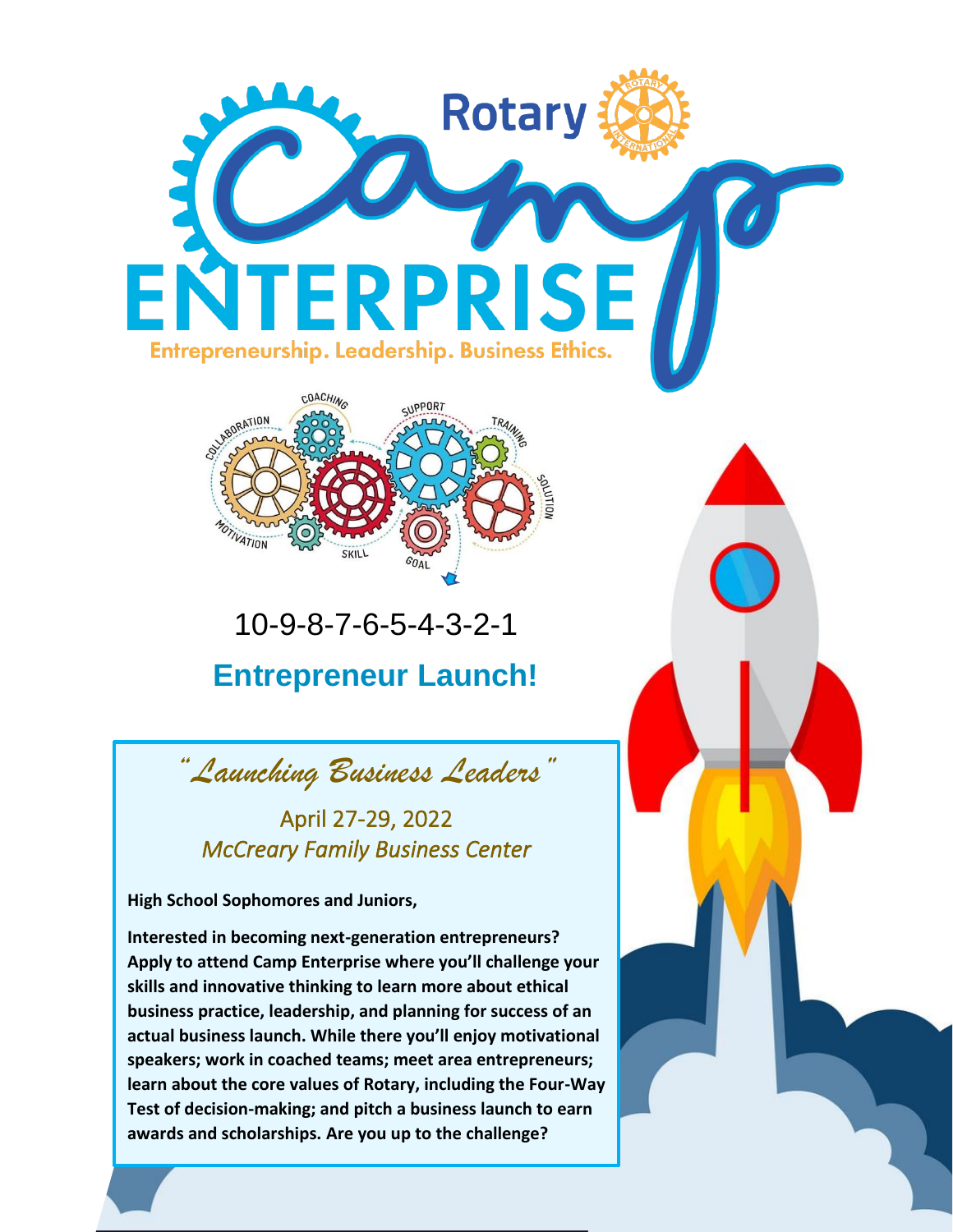

#### *A Joint Project of Foothills Rotary IMPACT and HUB Station*

#### *Underwriting Sponsors*

Caldwell County School District **Rotary of the Foothills IMPACT** Caldwell Community College **Paragon Design Group** 

Broyhill Family Foundation Gold Mine Fine Jewelry & Gifts Car Guys **Town of Hudson** First Citizens Bank Vanguard Arts Collaborative

VISA, Inc.

## **How to APPLY to Attend CAMP ENTERPRISE**

We are looking for problem solvers and innovative thinkers with a real interest in launching a business after high school or college graduation. There is a three-fold multi-level application and competitive selection process for interested high school sophomores and juniors.

- Fill out the paper application and submit it to the address indicated by March 16<sup>th</sup>. (Available in your school's guidance office or on The HUB Station website: [www.thehubstation.com\)](http://www.thehubstation.com/) Include ONE reference letter from an educator who knows you well and a personal essay.
- A team of business leaders will review the applications by March 21<sup>st</sup>; that team will determine the group that advances to the interview level of application.
- The Interview Team will interview applicants between March 23<sup>rd</sup> and March 31<sup>st</sup> or as soon thereafter as timing allows. (Interviews may be conducted by ZOOM.)
- Those students selected for CAMP ENTERPRISE based on written applications and interviews will be notified by April 6<sup>th</sup>. There will be preparatory activity prior to the camp.

## **CAMP ELEMENTS**

- Interacting with Successful Entrepreneurs
- Team-Building Exercises
	- Break-out Sessions on Business Ethics and Elements for Planning
- "Launch Challenges"  $-$  #1, #2, #3, #4
- Team ZOOMs
- Invitation to Attend VISA, Inc. Mini-Trade Show for Small Business
	- LAUNCH TEAMS' PRESENTATIONS to Business Leaders
- Reflections

j

Camp Enterprise Awards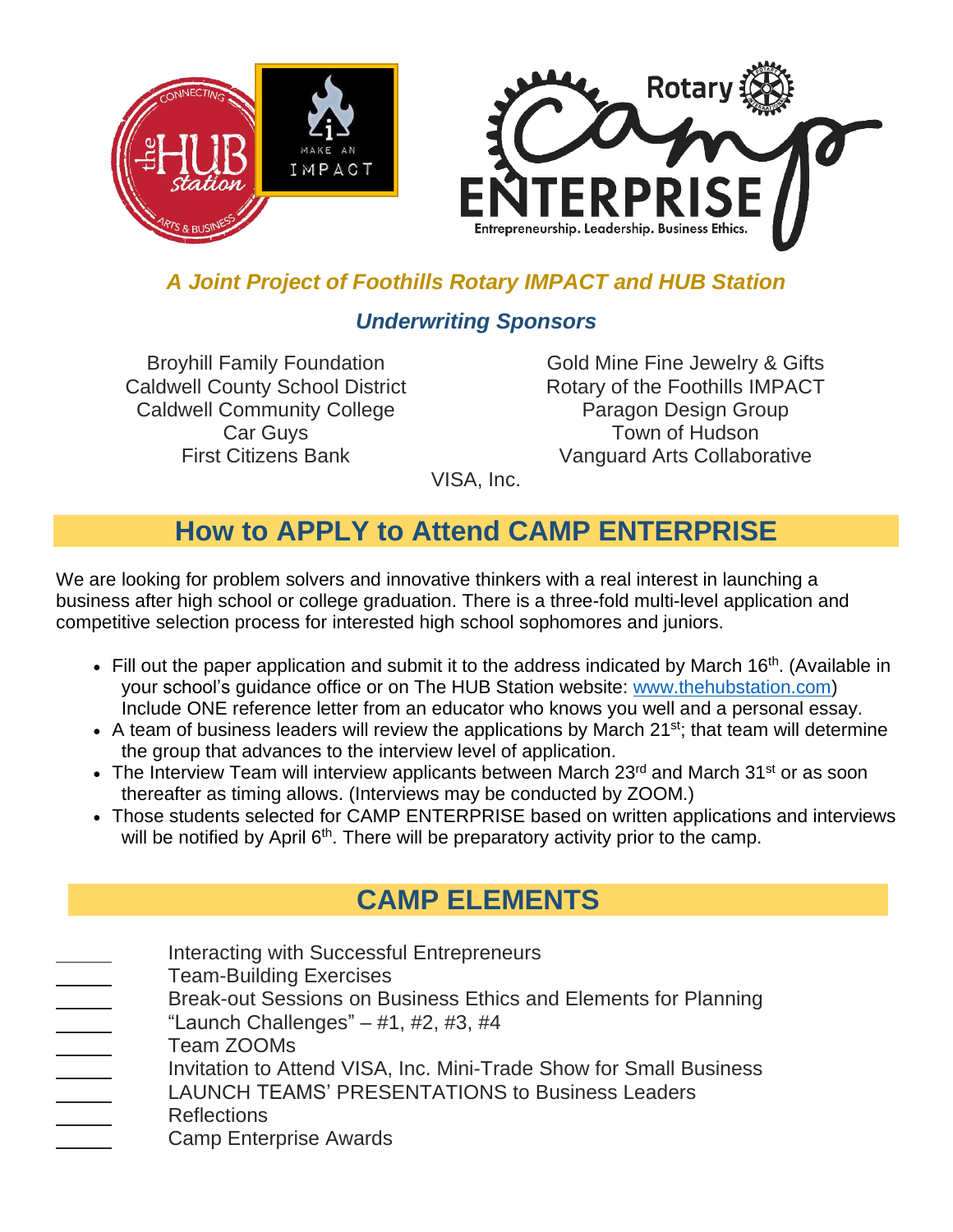

**Calling Future Entrepreneurs to the Table!**

| NAME:                                                                                                                                                | <u> 1989 - Johann Stein, fransk politik (f. 1989)</u> |                                                     |
|------------------------------------------------------------------------------------------------------------------------------------------------------|-------------------------------------------------------|-----------------------------------------------------|
|                                                                                                                                                      | First/Called By                                       | Last                                                |
|                                                                                                                                                      |                                                       |                                                     |
|                                                                                                                                                      |                                                       | Home Phone: ( ) Mobile: ( )                         |
| Email Address:                                                                                                                                       |                                                       | <u> 1989 - Johann Barbara, martxa alemaniar arg</u> |
|                                                                                                                                                      |                                                       |                                                     |
|                                                                                                                                                      |                                                       |                                                     |
| List specific career/technical classes you have taken or are taking: _______________________________                                                 |                                                       |                                                     |
|                                                                                                                                                      |                                                       |                                                     |
| Primary Career Interest(s):<br><u> 1989 - Johann Barbara, martin amerikan basal dan berasal dan berasal dalam basal dalam basal dalam basal dala</u> |                                                       |                                                     |
| If you could begin your own business at this point in your life, what would it be?                                                                   |                                                       |                                                     |

Attach two items:

- (1) A letter of recommendation from a teacher or employer, past or present.
- (2) Your own essay, 150-300 words, about why you want to attend Camp Enterprise. Please handwrite and sign the essay.

*Interview required. \* Max # of participants, 20. \* Submit application by March 16 th to school counselor.*